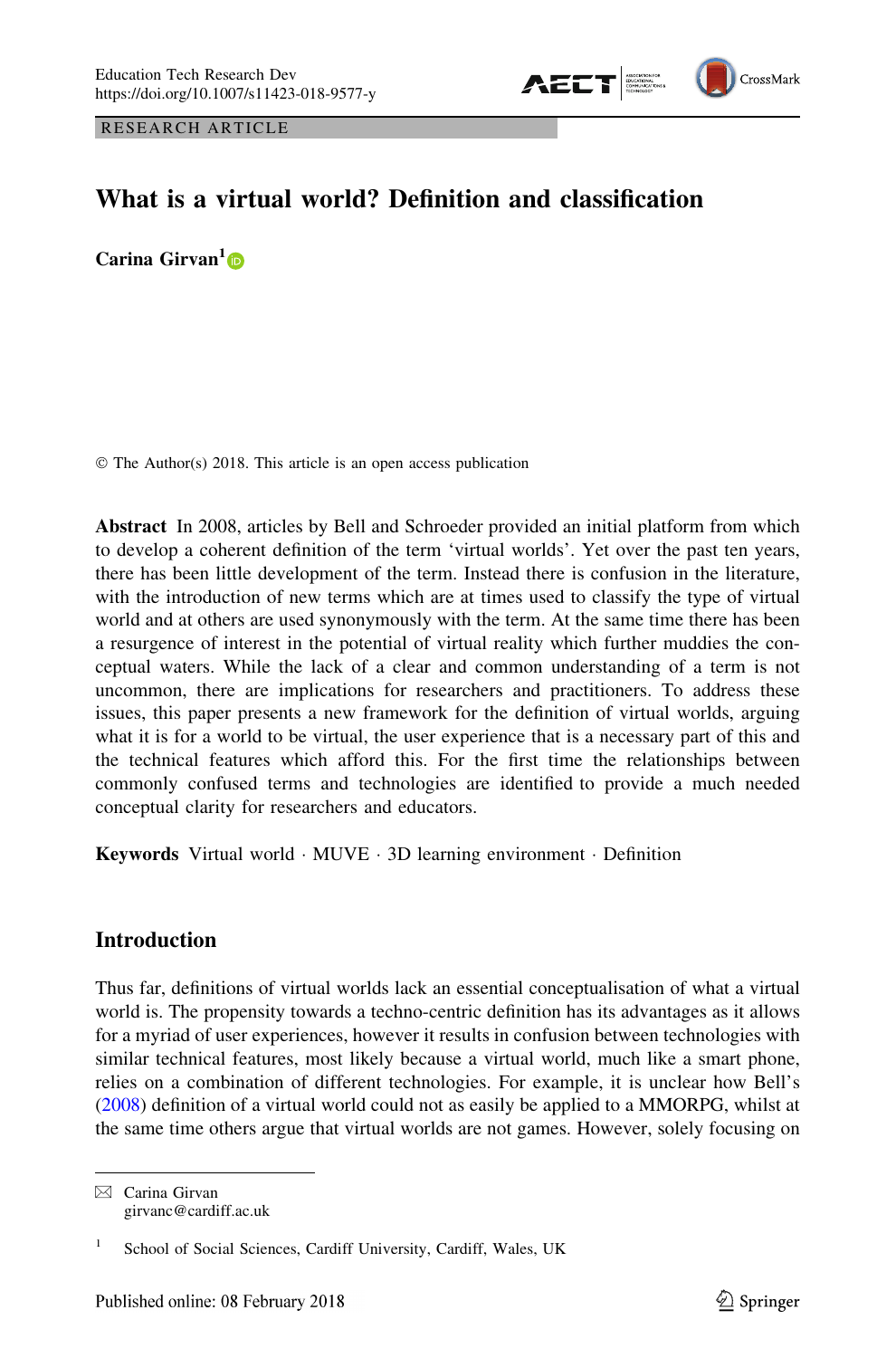the experience is equally insufficient as we might consider that such definitions could equally be used to describe the experience of learners using a range of collaborative eLearning tools.

The inconsistent use of terms and descriptors means that it is unclear as to whether these terms are synonymous or refer to subtle differences between applications. It also raises questions as to whether research conducted in one is relevant to the others and to what extent there is a natural overlap. This inconsistency is not uncommon in the field of educational technology, but as Oliver (2005) notes, a concept that is allowed to drift and become ambiguous, risks becoming analytically worthless. While it is important to accurately define what is meant by *virtual world* in order to guide research in the area (Schroeder [2008](#page-13-0)), it is equally important for educational practice and policy making. For instance, practitioners learning about the potential of virtual worlds for education may be unable to provide the experiences for their learners that they had expected, due to investment in technologies incorrectly labelled as virtual worlds. As a result, definitions have implications from the purchasing of technology in a school, to the expectations we have around its use.

Any technology is an artefact within a wider milieu. Therefore, a definition of a technology needs to take into account the activities and practices when using it, as well as the social arrangements and organisational forms surrounding its use. Each time we reengage with a technology as part of our everyday social experience, we encounter it afresh, re-establishing and reformulating its use in terms of both function and functionality. Thus a definition needs to encompass these many possibilities and be sufficiently flexible to future developments, whilst maintaining its distinctiveness from other technologies.

To achieve a clear and usable definition of a virtual world, this article begins by examining the current literature, highlighting the importance of the user experience within the rationales given for using virtual worlds in education, whilst popular definitions such as Bell's focus on the technical aspects of the technology. While there are often subtle differences in definition or description of virtual worlds between articles, other terms such as multi-user virtual environments (MUVEs) or 3D immersive virtual environments, have had varying popularity and can be considered to be either bridging terms, used to draw in a reader's familiarity with existing concepts to bridge a gap in experience, or delineating terms, to signal the uniqueness of the technology. Yet problems emerge when different terms are used to refer to the same technology, or when a single term is used to refer to disparate things resulting in the term becoming conceptually devalued and introducing confusion.

We then take a step back to conceptualise what a world is and what it means for this world to be virtual in relation to the experience of its users and the necessary underpinning technical features. This takes into account that as features and uses can change over time, any definition must balance specificity and flexibility for it to have long-term value. To complete the definition, the relationship between virtual worlds and other, seemingly similar terms and intersecting technologies are explored.

While this paper predominantly draws on research from education, the definition and implications are of relevance to anyone interested in using or conducting research using virtual worlds.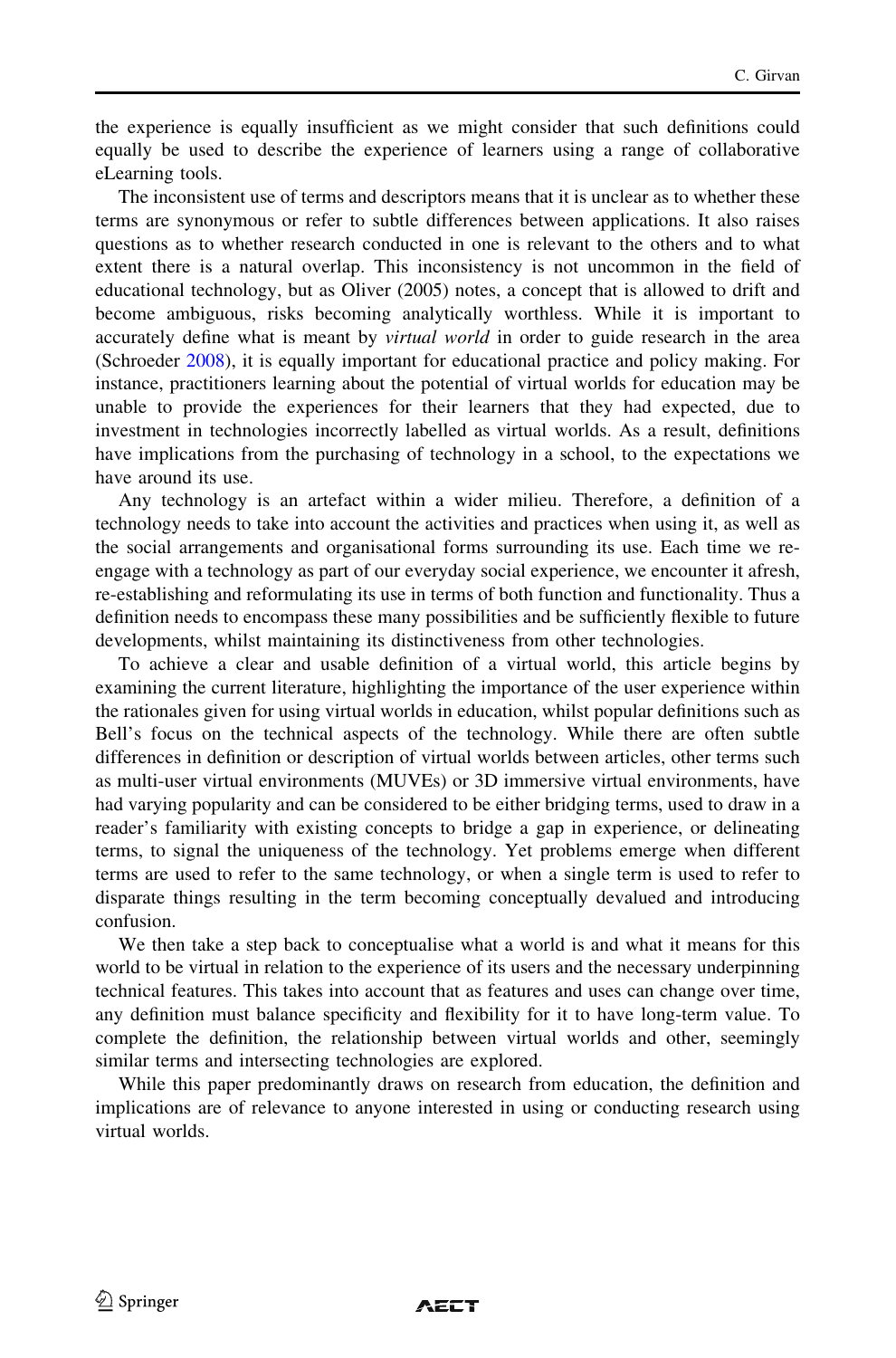### Background: competing terms and the complexity within

The development of virtual worlds, both in terms of technical features and the widening range of reported user experiences, has resulted in a fragmented understanding in the literature of what a virtual world is and is not. To further complicate this problem, within the educational research literature we find a variety of terms which are used to label the technology: virtual world (VW); virtual environment (VE); multi-user virtual environment (MUVE); massively-multiplayer online (role-playing) game (MMO(RP)G); immersive virtual world (IVW); immersive world; immersive online environment; 3D virtual learning environment; open-ended virtual worlds; simulated worlds; serious virtual world; social virtual world; synthetic virtual world; and virtual learning environment (VLE). This seemingly innocuous plethora of terms has the potential to introduce confusion through conceptual misunderstanding, with terms operating as buzzwords or fuzzwords, limiting the development of the field and its impact on education. This section examines the ways in which these terms have been used and defined.

As noted, a variety of terms are currently used across the literature but often without conceptual clarity. It is not uncommon for articles to use more than one term to describe a single application (e.g. Richard and Taylor 2015). MUVE and virtual world are both used to label Second Life in one article by Honey et al. ([2012\)](#page-13-0), while Ghanbarzadeh et al. ([2014](#page-12-0)) consider virtual worlds to be a subset of MUVEs. Others have labelled Second Life an immersive virtual world (McArdle and Bertolotto [2012\)](#page-13-0), a social virtual world (Jarmon and Sanchez [2008\)](#page-13-0), and a virtual environment (Singh and Lee [2009\)](#page-13-0), yet virtual environment is also used by Minocha et al. ([2010\)](#page-13-0) to label Facebook. Reasons for exploring the use of virtual worlds in education are often associated with the technical features of the technology and the opportunities they afford. However, it is the educational activities created by the teachers/researchers and the engagement of learners and teachers in these activities within the virtual world that bring about the educational experience and outcomes. As a result, 'serious' or 'educational' are often unhelpful prefixes to 'virtual world', particularly when referring to applications such as Second Life which afford a wide range of user experiences. This hints at an implicit categorisation of virtual worlds in relation to other technologies, however this is often not made explicit, nor used consistently within the field.

Duncan et al. ([2012\)](#page-12-0) provide a taxonomy of virtual world usage in education. This is based on an over-extended use of the term virtual world to "encompass any online environment that allows users to play, learn or interact'' (p. 950) and issues emerge with the distinctions initially drawn between MUVEs, virtual worlds and virtual learning environments (VLEs). Virtual worlds are described as encompassing MUVEs with World of Warcraft, Second Life and Active Worlds initially classified as MUVEs, although later Second Life and Active Worlds are also classified as VLEs within the sub-category of 3D web technologies. Learning management systems (LMSs) such as Blackboard and Moodle are also classified as a sub-category of VLEs. It therefore appears that the authors consider MUVEs and virtual worlds to be sub-categories of VLEs. However, there is ongoing confusion as the article refers to all of these applications as virtual worlds.

Calling a virtual world a VLE is problematic, not least because LMSs are commonly referred to as VLEs in the wider educational research literature. Stone  $(2013)$  $(2013)$  highlights virtual worlds have several features and characteristics which are not found in VLEs and so could not be a sub-category of VLE. Further, Kemp et al. ([2009\)](#page-13-0) developed a system for the integration of the VLE Moodle with Second Life known as SLOODLE. As we have established, virtual worlds such as Second Life, Active Worlds and Minecraft do not only

**AEET**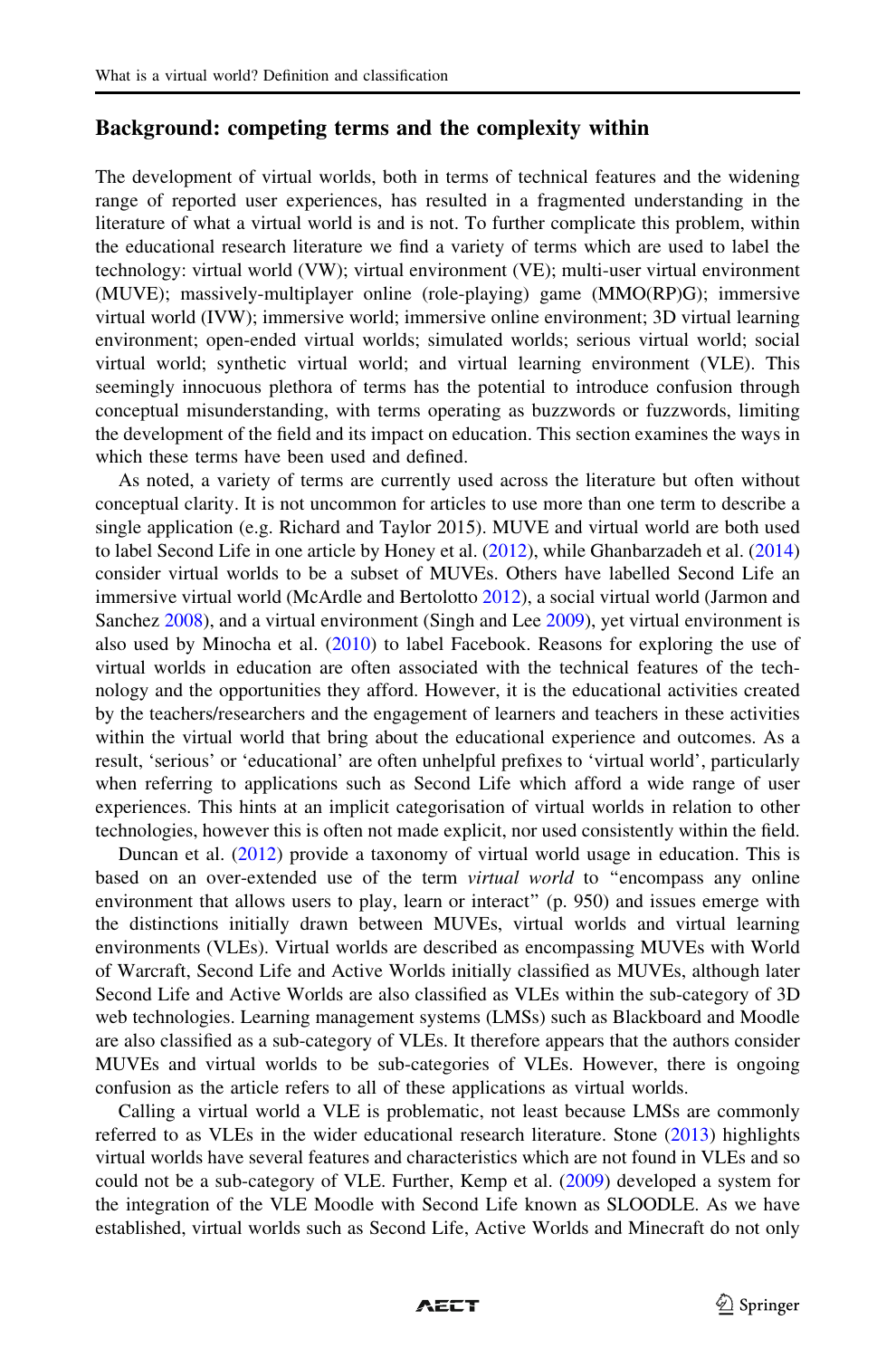provide opportunities for educational activities to occur but can be appropriated for such purposes, however VLE/LMSs are designed for the purpose of education. The research literature on VLEs has limited relevance to educational research in virtual worlds beyond that of any eLearning or distance education literature. Similarly, institutional policies on the use of VLE/LMSs do not easily translate into virtual world technologies. What is clear from this is that VLEs and virtual worlds are distinct technologies with some technical overlap but are designed to provide quite distinct user experiences and while a virtual world is not a VLE, a VLE can be created in a virtual world.

This brings us to the definitional complexity and inconsistency of terms which may explain the inconsistent use of terms explored above. By far the most commonly used definition of *virtual world* in the current literature is Bell's, cited over 500 times:

A synchronous, persistent network of people, represented as avatars, facilitated by networked computers (Bell [2008](#page-12-0), p. 2)

It combines elements of earlier definitions by Bartle [\(2004](#page-12-0)) and Castronova ([2005\)](#page-12-0) to address the lack of a commonly used and accepted definition of virtual worlds, and was presented with the intention of starting a discourse on defining virtual worlds.

The key component of this definition which sets virtual worlds apart from other technologies is the avatar. Bell makes a clear distinction between avatars used to represent a user in an application such as Facebook, in which the avatar is a static representation of the user on a website, and avatars in virtual worlds, in which the avatar has agency. However, there is no clarification on whether multiplayer games, which have all of the features mentioned within the definition are virtual worlds or not.

While this is the most commonly used definition, many authors offer a description of virtual worlds or add to this definition in a number of ways, but again we see inconsistency across the literature even when the same applications are being described. For example, Webber [\(2013\)](#page-13-0) is one of the few authors to highlight an economy as a feature of Second Life which has its own currency with fluctuating exchange rate against the US dollar and can be used to purchase goods and services in-world. Yet, not all virtual worlds have a discrete economy which users have to engage with in order to participate in the virtual world, so while useful in the description of Second Life it is not broadly applicable to virtual worlds. Allison et al. ([2012](#page-12-0)) emphasise the importance of users creating their own environment and not being constrained by what Gee  $(2003)$  $(2003)$  calls 'game-grammar'; while Sclater and Lally [\(2013](#page-13-0)) use this to distinguish between virtual worlds which are and are not game-based, using the term 'open-ended virtual worlds' for those which are not gamebased. The issue as to whether or not the virtual world of Second Life, for example, is or is not a game has been raised regularly in the past (for example Grassian and Trueman [2007;](#page-13-0) Bainbridge [2007\)](#page-12-0) and continues in conference discussions and within classrooms today. It also raises issues around the inclusion or exclusion of MMO(RP)Gs such as World of Warcraft, in any definition of virtual worlds.

It is not uncommon for definitions and descriptions of virtual worlds to focus on technical features, but the rationale for the use of virtual worlds in education is often linked to the types of activities that the combination of features affords. This highlights the importance of the user experience over the technical, and by way of contrast to the more popular techno-centric definitions, Schroeder's less cited definition (published alongside Bell's) positions virtual worlds as a subset of virtual environments, distinguishing them as virtual environments which provide a particular form of user experience: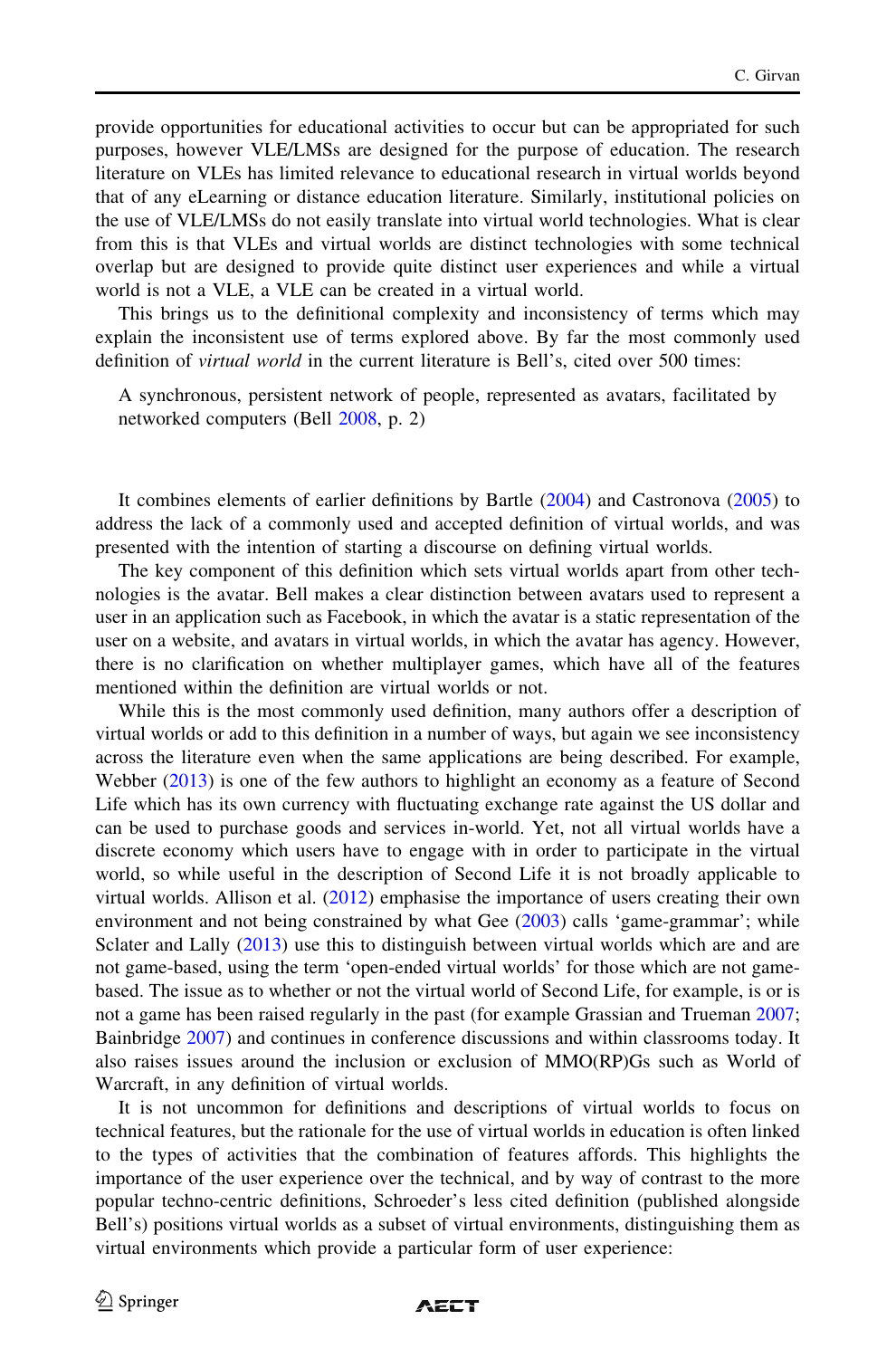persistent virtual environments in which people experience others as being there with them - and where they can interact with them (Schroeder [2008](#page-13-0), p. 2).

The social experience is afforded primary importance by Schroeder and he asserts that this is what distinguishes virtual worlds from MMORPGs. Educational researchers often refer to the opportunities for social constructivist learning activities as a rationale for the use of virtual worlds. However, there are a range of user experiences that are referred to in the literature and a focus on the experience of the user can be as problematic as a technical focus, as it is subjective, depends on a number of factors and tends to be described using terms which are ill-defined themselves, such as 'immersive'.

As the features and user experiences offered by these technologies develops, it is important to have a definition of virtual world which is not reliant on these but instead provides a framework to understand what is necessary and possible. To do this we need to take a step back from specific applications and consider what it means for a world to be considered virtual, the experiences that would be an essential part of this and the technical features that the user would need to engage with to experience this.

# Defining virtual worlds

## What makes a virtual world? A conceptualisation

The term *virtual world* requires a clear understanding of what is meant by *world* and what it means to have a world which is virtual.

## World

There are numerous schools of thought on what a world is, including everything that constitutes the physical universe. This is obviously too broad for our purposes, and also ignores the experience of being in a world.

Drawing on Heidegger's concept of world disclosure, we understand the world based on our day-to-day experience of the world, as limited by our world view, whether that is through interactions with others or with objects. Language is an important part of this experience and it is how we come to find meaning in the world, through communication with others. Much of this understanding is pre-interpreted by others and it is their language that we are introduced to and in turn use to describe the world. Others are therefore an important part of any world, which is inhabited and shaped by its inhabitants.

Along with language, our bodies are important to understanding and interpreting our world. ''We know ourselves and our world mainly because we live and move in the world through our bodies'' (Nguyen and Alexander 1996, p. 117). Some form of embodiment is therefore important in any world and our bodies are likely to shape our experience of that world. How we see, hear or move within the world will inform our understanding of that world. Consider the experience of an adult who is 5ft tall versus that of someone who is 6ft tall. Their visual perception of the world is different, their actions (for example, to reach something on a high shelf) are different and their understanding of power relationships may also be different; their bodies shape their understanding of the world. Therefore our embodied navigation of the world, interaction with objects and interactions with others is important. It is through our embodiment, movement and perception within a space, that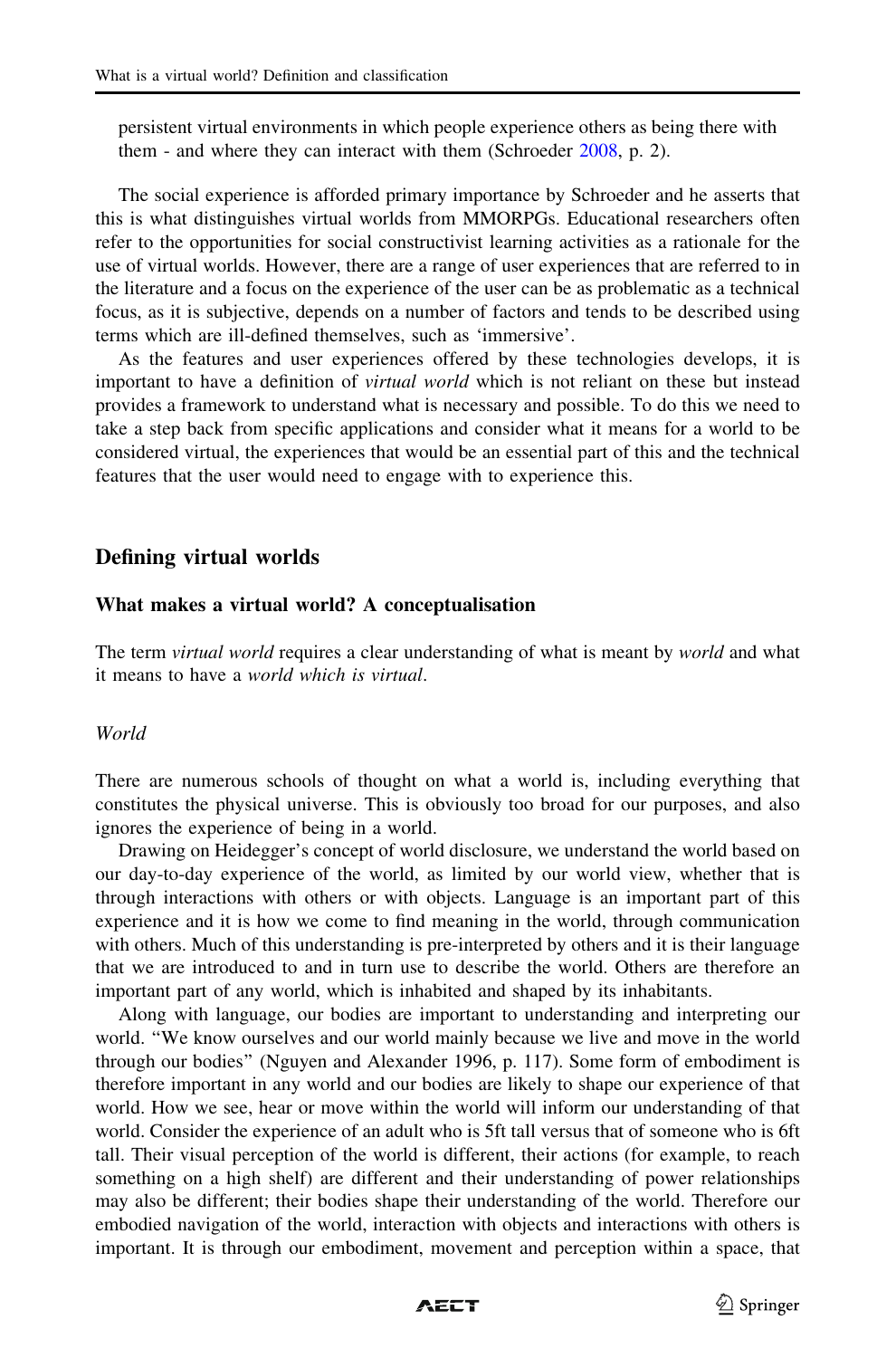serendipitous encounters can occur and that we can move around an object to gain another perspective on it.

Together with spatial dimensions, there are is also a temporal dimension in any world. Unlike space which is comprised of three dimensions that we can move freely between and at varying speeds, there is only one temporal dimension which moves in one direction and at a consistent pace (although it may be perceived to occur at different rates for different people), preventing us from returning to the same moment in time.

Thus the definition of a world comprises three key ideas: (1) A shared space which is inhabited and shaped by its inhabitants. (2) Experiences and interpretation of those experiences are not fixed but mediated through our physical bodies and psychological responses. (3) Through our physical bodies we move about the shared space, interacting with objects and others, with whom we construct a shared understanding of the world at that time.

### Virtual

Virtual is a modifier to *world* and therefore it is important to be clear about what is meant by a world which is virtual. Like *world*, virtuality is also interpreted in many forms, including an aspect of reality which is both ideal and real, or as if it were real. Deleuze ([1990\)](#page-12-0) conceptualises the virtual as that which is opposed to actual, but not opposed to real, meaning that the virtual is real, or at least our perception of it is. This highlights a trap which many scholars fall into, describing virtual worlds as ''not real''. However, placing the virtual and the actual as opposites is also problematic, as actual is often used to describe a reality, existing at the current time. It is argued that the use of *real* and *virtual* creates a dichotomous perspective in current research resulting in inaccurate assumptions, for example between *virtual identity* and *real identity*, (Lehdonvirta [2010](#page-13-0)). Therefore, it is perhaps better to contrast the virtual world with the physical world, natural world or material world (Shields [2003\)](#page-13-0) whilst being cognisant that people do not hold one 'real' identity and instead have multiple identities depending on the people they are with and the places that they are in.

Beyond comparing the virtual to the real, physical, natural or material, in the area of technology enhanced learning, *virtual* is used to describe a simulated experience. This gives a sense of something that is almost real, something which is perceived to exist, but lacks physical properties beyond the screen.

As pre-interpretation shapes our understanding of the world, so too it shapes our understanding of seemingly familiar objects and activities in a virtual world. When we first experience an object we learn about it in relation to a specific context, however we soon learn that this object may appear in other contexts and have other meanings in relation to other activities. It is therefore reasonable to assume that a virtual world, which is a human construct and thus limited by our knowing, is another context or world in which we transfer our knowledge of given objects and their use, however those objects may take on alternative meanings in this alternative world as it represents a cultural space. Together with the development of haptic feedback which provides a physical sensation of an experience in the virtual world, this highlights what Sheilds (1996) describes as the ''crisis of boundaries'' (p. 7), the interface between the physical or material world and a world which is virtual. While our understanding of an object in the virtual world may be pre-interpreted based on our understanding of that same object in the physical world, we can reconceptualise our understanding within the virtual world with others in that same space, and at the same time with others in the physical world.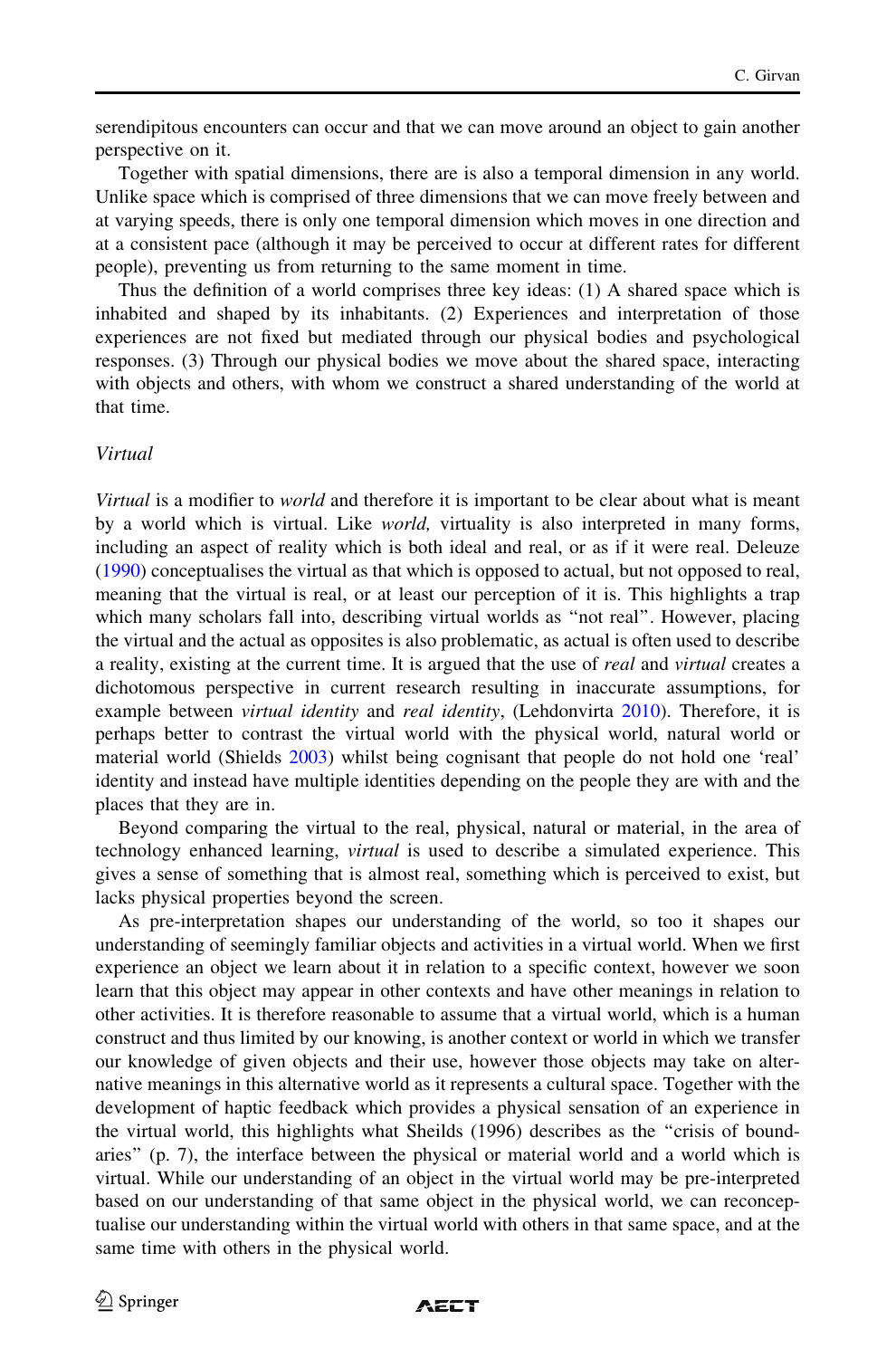Therefore a virtual world is a simulated environment which meets the framework of a world presented above. However, what makes it distinct from the material or physical world are the types of experience available for the user afforded by the combination of different technical features, most notably the avatar.

## Virtual world user experiences

Using the framework of what a virtual world is, presented above, this section considers two aspects of the user experience which are necessary components of a virtual world: a sense of presence and shaping the world. While these are broad experiences, not related to any specific educational context, they can be applied to such virtual or blended learning contexts equally and highlight key experiential differences between physical and virtual worlds.

## Sense of presence

A user's sense of presence, a sense of being 'in' a virtual world, is an essential user experience which relies on a number of features and may be related to other experiences within the virtual world. Another commonly referred to feature is immersion, but I argue that presence is a more useful term for our purposes. The blurring of boundaries between worlds is particularly important here. Can we feel as though we are in a virtual world and at the same time know that we are in the physical world?

A sense of presence (a feeling of being in a shared space) or a sense of co-presence (being in a shared space with others and with whom the user can interact) is often referred to in the literature (e.g. Boughzala et al. [2012\)](#page-12-0) and is regularly cited as one reason for exploring virtual worlds for educational purposes. A sense of presence suggests that the user feels that they are represented in the space and that others can see that representation of the user. They are aware that others know of their arrival, departure and any of their actions whilst in the virtual world. It is difficult to hide from others within a virtual world, although it is possible to be alone.

Another experience, strongly associated with the sense of presence, is immersion. Although immersion is also often cited as one of the reasons for using virtual worlds in education (e.g. Grenfell and Warren [2010](#page-13-0)), and perhaps more often than a sense of presence, it is less clear what is understood by immersion. Brown and Cairns ([2004](#page-12-0)) suggest that total immersion results in a loss of awareness of the physical world. However, this is rarely experienced, and users are more likely to experience engagement or engrossment which Brown and Cairns suggest are closely linked to the users' familiarity with the interface and controls.

But what of the learner who does not report any sense of immersion, or categorically states that they do not experience immersion, or those who are new to the interface and controls. Can they still feel present in the virtual world? I would argue that they can, particularly when in the virtual presence of others, through a sense of being co-present in a space with another. It would also be logical that co-located learners (in both physical and virtual worlds), communicating with each other could switch seamlessly between the two spaces in terms of their engagement or engrossment whilst maintaining a sense of presence in both the physical and virtual world. Whilst the level of immersion a user experiences is most likely linked to additional factors, such as the learning experience students are engaged in and their familiarity with the user interface, these are factors which are beyond the virtual world itself. Therefore, whilst immersion is a useful concept, it does not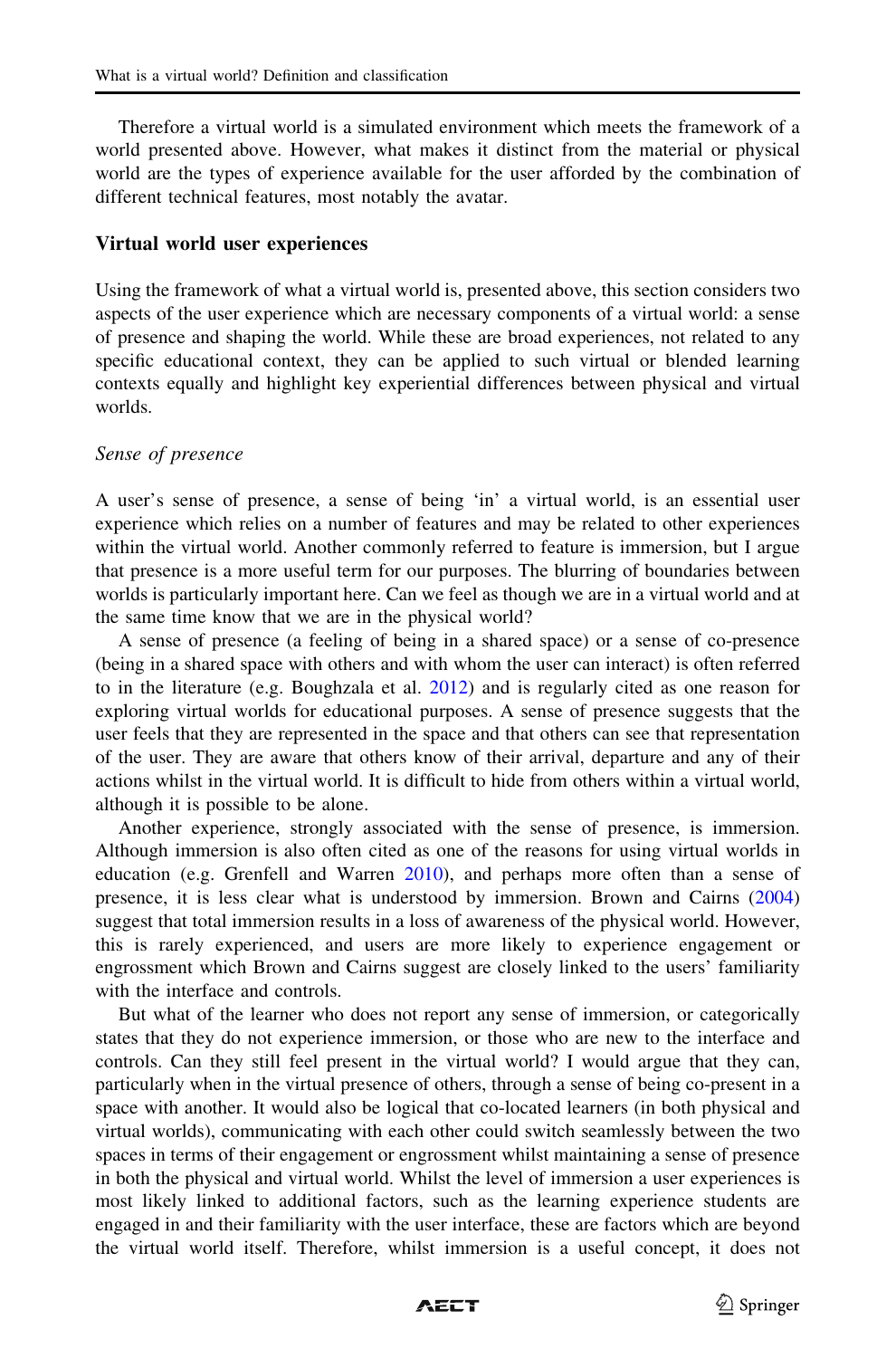encapsulate the range of user experiences that a sense of presence does. Thus, a sense of presence is an essential component whilst immersion is a product, in part, of that experience.

#### Shaped by its inhabitants

The user, or inhabitant, of a virtual world becomes both a consumer of content and producer of content. Fisher ([2010\)](#page-12-0) describes this type of user as a prosumer, one who is facilitated by a networked infrastructure of tools to create content for others to consume. While this would be common for users of web2.0 tools, such as bloggers and vloggers; I argue that by being an inhabitant of a virtual world, facilitated by embodiment through an avatar, means that users do not only create content for others but also shape the experience of others in that same world. By engaging with the technology—creating an avatar, interacting with others, creating objects, or simply by moving about the world—they are shaping the virtual world in real-time. It could be argued that this is simply the production of an experience that is consumed by others, but those others are also shaping that experience in the same moment. However without the avatar we are unaware of others and they are unaware of us. Thus inhabitant is a much more efficient description of the user, embodied as an avatar.

It is the action or response to actions that shapes the virtual world, as it would in the material world, and is therefore a central experience. How the virtual world is shaped, how it is experienced and the types of experiences (for education or not) that are created therefore, rely on users and the parameters of technical features.

This also emphasises the social nature of virtual worlds, although, just as in the physical world, it is possible for inhabitants to create private spaces for the individual connected to the public or semi-private spaces of the world. This is facilitated through a range of technical features which may vary from virtual world to virtual world. However, a private server for the individual user, I suggest, provides a simulated environment and not a virtual world as there are no other inhabitants within that space.

### Virtual world technical features

The features of individual virtual worlds influence the experience of users within those spaces. Although we can expect the parameters to vary, beyond a simulated environment, the following broad features are required to achieve the experiences described above and meet the requirements of the framework:

#### Avatars

Any world is experienced and mediated through our bodies. Within a virtual world this is achieved through the use of an avatar—the inhabitant of the virtual world—which provides the user with an active agent with which to encounter the world. These avatars, their appearance and abilities, mediate our experience of the virtual world and our interactions with others. While the user could render their avatar as invisible, the presence of each avatar is registered within the system, making their actions observable. By affording embodied movement within the virtual world, avatars support our sense of presence within a shared space.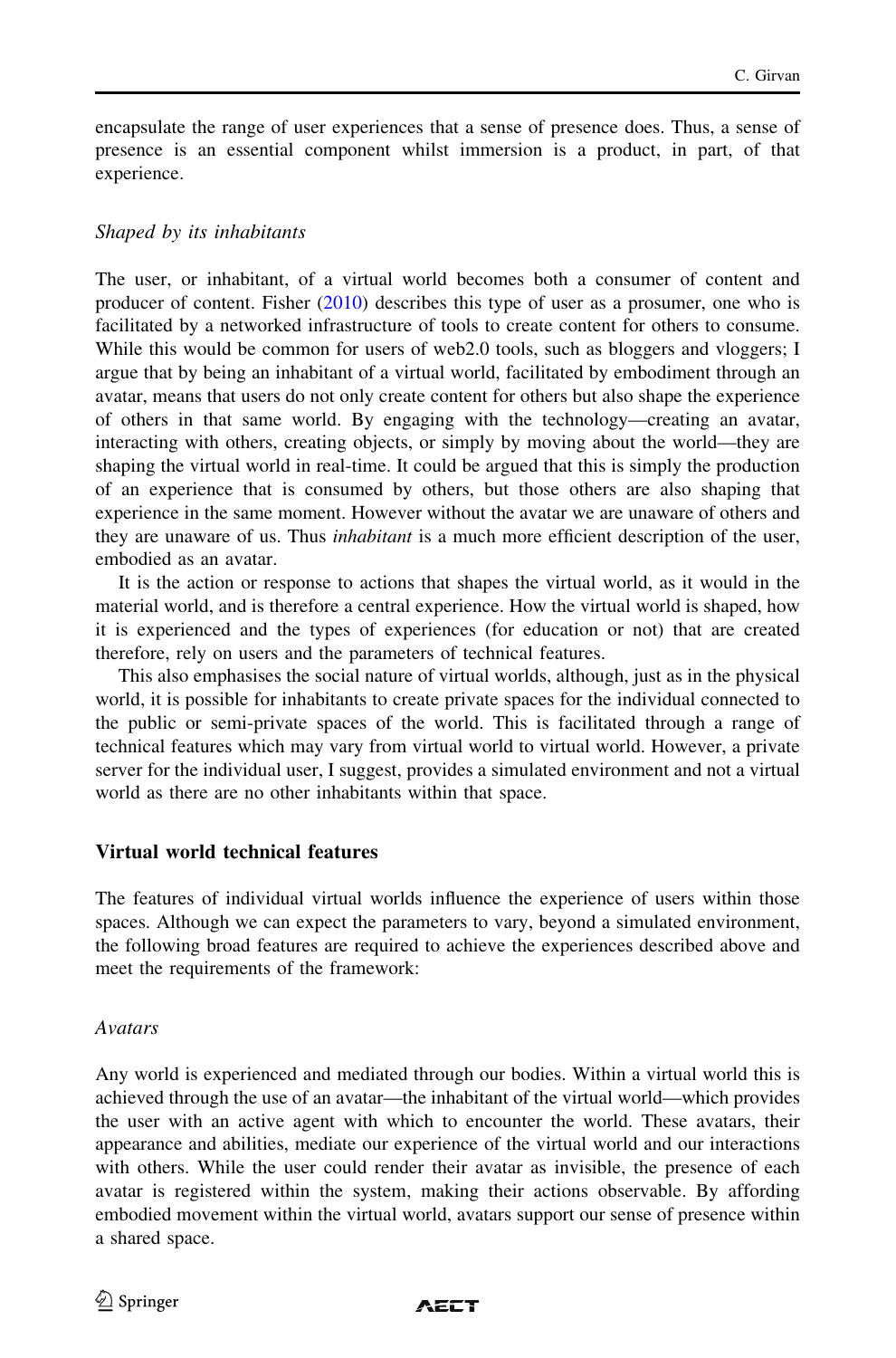The avatar provides the body through which the user experiences the virtual world, moving in three dimensions, interacting with objects and others, within the parameters of that virtual body and the input device or the user's skill in using that device to control the avatar. Thus, the user experiences the virtual world through the avatar, but that experience is not necessarily limited to that avatar's view. In a first-person view we do not see the avatar represented but others see our avatar and its actions, a similar experience to our everyday lives. However, virtual worlds allow us to take a third-person view, which is a typical default view. Thus we see both our own and other's avatars and how they interact within the shared space. The more realistic these actions, or the more closely they resemble the interactions between people in the physical world, the more likely they are to support a sense of being in a space with others (Yee et al. [2007](#page-13-0)).

## Multiple concurrent users

In order to support a sense of being in a shared space with others, a virtual world has to support multiple users to log in at the same time. This requires each user to connect to a central server via a client on their computer, via a public or local network. As such each user must experience the passage of time within the virtual world in the same way. This is achieved in real-time. Although we could imagine a virtual world which operates at, for example, double or half the speed of our physical world, our actions within the virtual world would still be constrained by the timing of our actions in the physical world. Therefore, because of the blurred boundary between these two worlds, the passage of time in a virtual world is the same as, or constrained by, the physical world.

## Communication tools

Communication tools are essential in virtual worlds, facilitating communication between users. Depending on the application these tools include voice and text based media, through public and private messaging systems. It could also include the upload of images, symbols or the design of shared space. It is through these communication tools that we coconstruct a shared understanding of the world that we, through our avatars, inhabit.

## Content creation tools

In order to support the creation of content by users, construction and programming features need to be available. This may include tools to upload content created in external software packages, such as 3D meshes in Blender. Some virtual worlds, such as There.com, provide users with the opportunity to create content but this needs to be submitted and approved before it can appear in-world. While this limits the prosumer experience and limits the sense of immersion, more popular virtual worlds such as Active Worlds and Second Life allow users to freely generate and distribute content whilst remaining in the virtual world throughout.

# Persistence

Like any world, inhabitants will come and go. Persistence ensures that some trace of their actions remains. A persistent environment remains whether users are logged in or not, retains the location of people and objects as well as information about object ownership.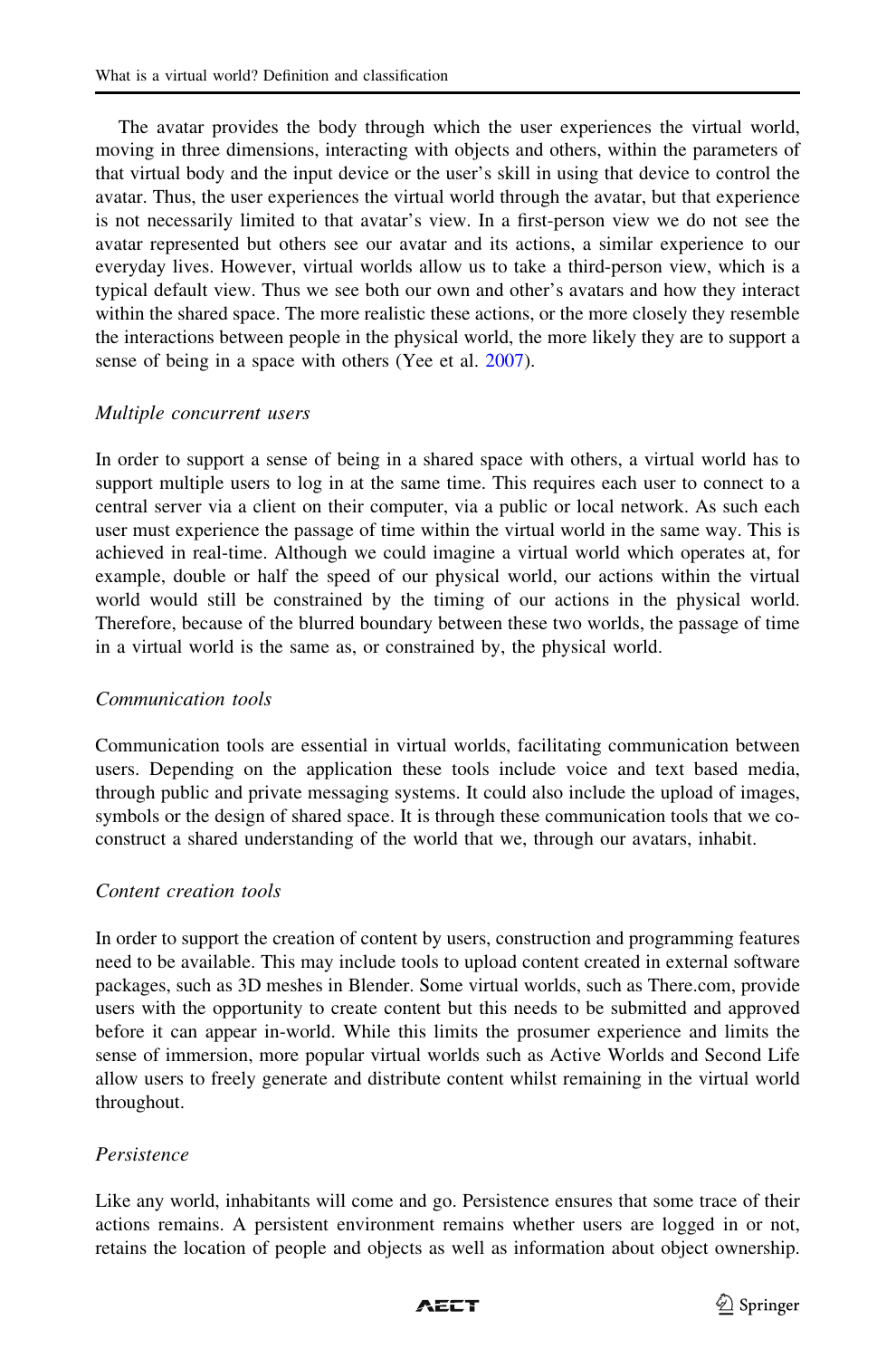Thus, if a user creates an object and leaves it within the virtual world, a second user will view the object in the same location whether the first user is online or not. If the second user removes the object from the location, when the first user returns to the location they will no longer be able to view the object. This is achieved through the use of a client–server architecture, in which the central server(s) manages the persistence and interactions by storing serialized versions of the objects the user creates, and is an essential feature to enable a prosumer experience.

#### Representation of space

Finally the technology must provide users with a graphical representation of the shared space, the user within that space, as well as other users and objects within that space. This is a dynamic representation facilitated through the client–server architecture, showing each action that a user makes within the virtual world.

The extent to which representational fidelity is a factor in a learner's engagement is contested. While Dionisio et al. ([2013\)](#page-12-0) suggest that the extent to which the virtual world is realistic may impact the extent to which users feel psychologically and emotionally immersed, we can question whether this would limit engagement or the user's sense of presence within that space, particularly if we consider the popularity of applications such as Minecraft.

## Virtual worlds: their relationships to other technologies

Having identified what is meant by a world that is virtual, the types of experiences and the features of the technology that enable this experience, this section provides a relational framework to explain how virtual worlds intersect with technologies and terms that have previously been used to provide a bridge in understanding when virtual worlds were first entering mainstream consciousness, but at this point add to the confusion in the use of the term virtual world. Following Salen and Zimmermen's [\(2004](#page-13-0)) explanation of the complex relationship between the terms *play* and *game*, this section presents the relationship between virtual worlds and commonly confused terms. As some of these relationships are apparently bidirectional, for clarity each relationship between terms is presented followed by the rationale for this relationship.

## Relationship: a virtual world is a subset of world

First, it is important to clarify that a virtual world is not dichotomous to the real, physical or material world that we, as humans, inhabit. Instead a virtual world is a subset of world within the physical world. With the ongoing development and integration of haptic devices the boundary between these two worlds will become increasingly blurred, however a virtual world will remain a part of our physical world.

### Relationship: a virtual world is a subset of virtual environment

Virtual environment is one of the mostly commonly used alternative terms for platforms otherwise known as virtual worlds. The similarity in terms draws on our existing conceptual frameworks of what it means for something to be virtual, meaning that virtual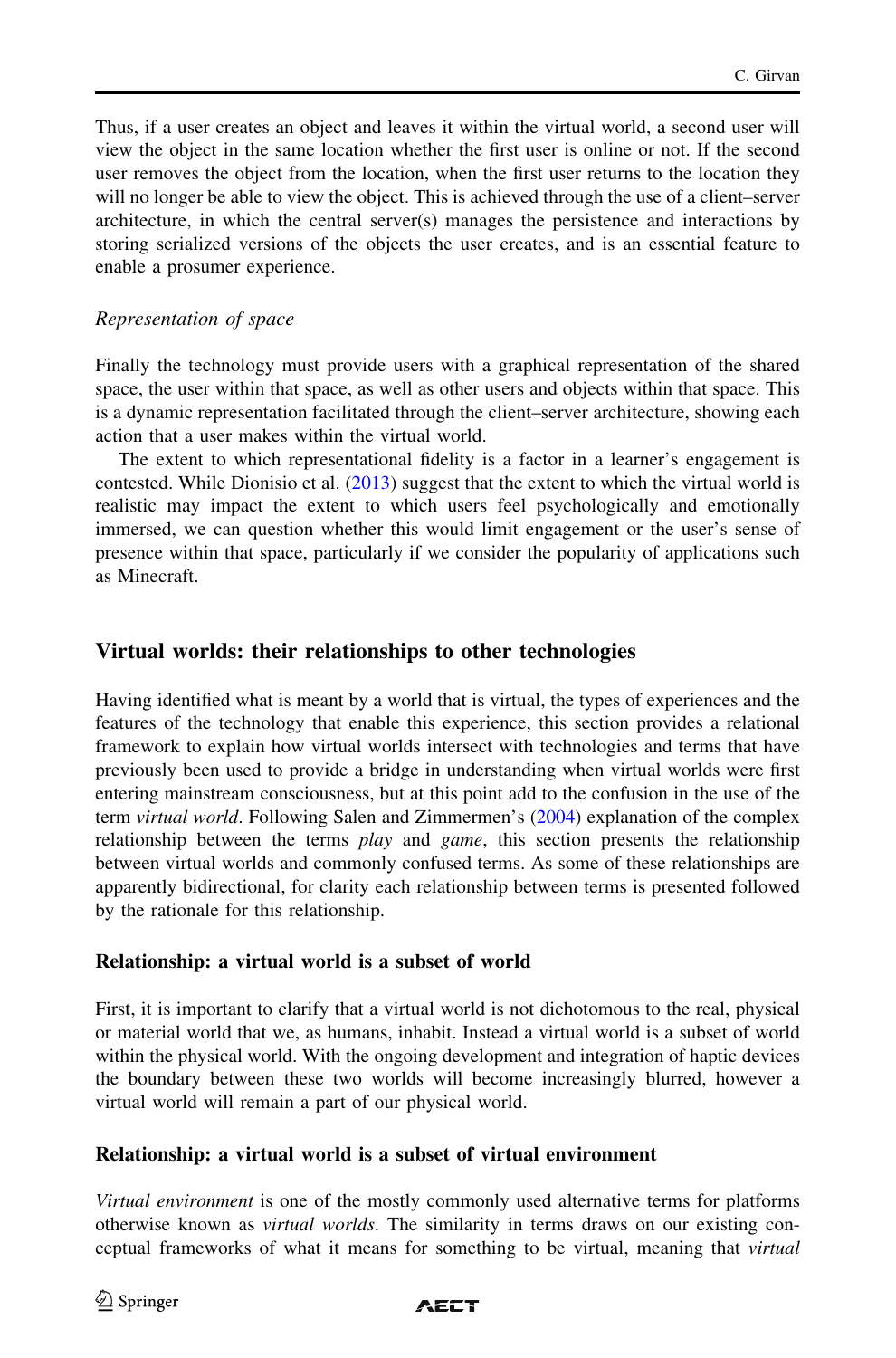environment has been a useful bridging term. However they are distinct and I argue that a virtual world is a subset of virtual environment. There are many different types of virtual environments which users can explore such as simulations and whilst these environments might be world-like, they are not inhabited as previously described. Failing to clarify this relationship in the past has contributed to the over extension of the term *virtual world*, treating it as synonymous to virtual environment.

## Relationship: a virtual environment is a component of a virtual world

Every world contains an environment for its inhabitants. In a virtual world, this is described as the virtual environment.

## Relationship: a virtual world is a subset of multi-user virtual environment

Multi-user virtual environment (MUVE) was, for some time, a popular term used in the literature used synonymously with virtual worlds. It is another bridging term as it qualifies the type of virtual environment—one that has multiple users. However without defining the types of user experience, this is also an easily over extended term which can be applied to MMO(RP)Gs and virtual worlds equally, again highlighting the predominance of technical features over user experience in definitions. Instead both MMO(RP)Gs and virtual worlds are subsets of multi-user virtual environments.

## Relationship: a multi-user virtual environment is a component of a virtual world

As presented in the section on the user experience above, it is necessary for any virtual world to have multiple users. These users do not have to be online at the same time but their presence and actions affect our own experience within the virtual world. Thus a virtual world which was for the sole use of a single user, even one using the same platform as a virtual world (for example OpenSim), would be defined as a virtual environment and treated as a simulation.

### Relationship: a virtual world is not a MMO(RP)G

There has been much discussion about the differences between virtual worlds and MMO(RP)Gs. This has been fuelled by the debate mentioned in the first section of this paper on whether a virtual world is a game. As Allison et al. [\(2012\)](#page-12-0) highlights, virtual worlds emphasise the importance of users creating their own environment and not being constrained by what Gee [\(2003\)](#page-12-0) calls 'game-grammar'. It is this game-grammar, or lack thereof, that distinguishes these two technologies.

Additionally, this raises an important point about the use of the term open-ended virtual world. The use of this term supposes that some virtual worlds are not open-ended. Although all virtual worlds, like any technology, operate within constraining parameters, all virtual worlds are, by the defining framework presented above open-ended. Therefore this is an unnecessary term.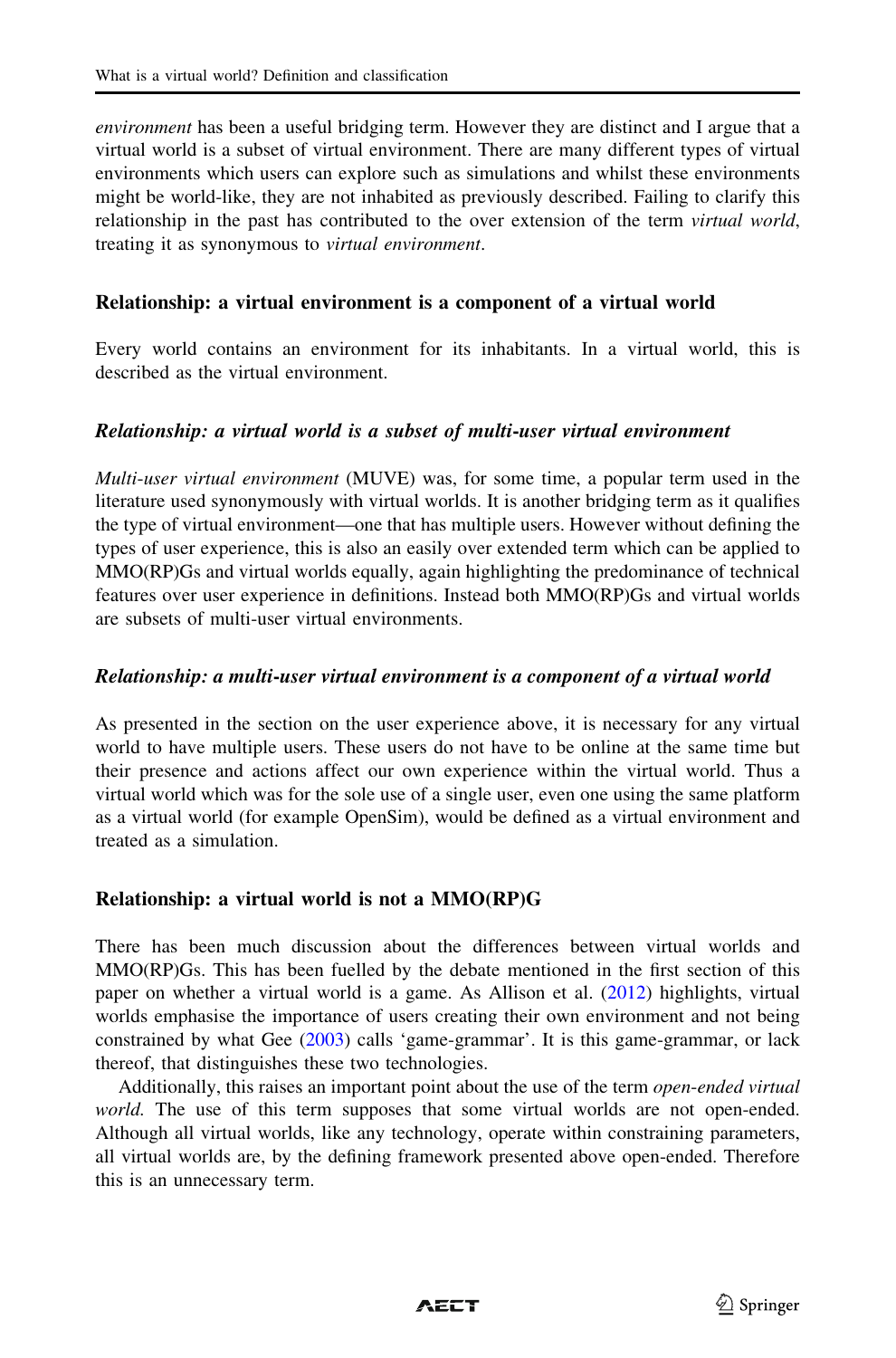### Relationship: a MMO(RP)G can exist within a virtual world

While a lack of game-grammar distinguishes virtual worlds from MMO(RP)Gs, it is possible for users to create games, including MMO(RP)Gs within the virtual world. While they may become a component of a virtual world, they are not a required element.

#### Relationship: a virtual world can support serious and educational experiences

As per the argument above, that virtual worlds can provide a game experience, virtual worlds can also provide a serious (non-game), educational or any other specific experience a user chooses to create within the virtual world. A virtual world can be designed to provide only those elements that the designer/teacher wishes to support, however even a virtual world created for educational purposes can be appropriated for other purposes by its inhabitants.

As explained earlier, a LMS/VLE is not a virtual world, however a virtual world could contain access to, draw content from and send data to a VLE. Therefore, while terms such as *serious* or *educational* initially appear to be useful modifiers to describe the user experience in different virtual worlds, they only describe one part of any experience that a user may have in these spaces. Similarly *immersive* is an unhelpful modifier as, following the earlier discussion, an individual user may have an immersive experience, whilst another does not, although both are in the same virtual world.

#### Relationship: virtual worlds can be accessed through virtual reality systems

With the recent resurgence of virtual reality (VR) research which is beginning to enter mainstream K-12 education, although typically limited to Google Cardboard and other low-cost options, it is important to provide a clear distinction between virtual worlds and virtual reality as we are already seeing the blurred use of terms in the literature. I would argue that a VR system is a means to immerse users in a virtual world.

VR is a technical system through which a user or multiple users can experience a simulated environment. One such environment is a virtual world. This is most clearly illustrated by the recently retired development of a Second Life viewer for Oculus Rift. Just like a desktop computer, a VR system allows the user to enter the virtual world as an avatar, acting and interacting with its environment. VR systems provide new ways to experience virtual worlds and limit our perception of a world outside the virtual world by enveloping our senses to an ever increasing extent, potentially enhancing our sense of immersion in the virtual world.

Importantly this experience is very different to a user using a VR system to play a single-person game, for example. Therefore a virtual world is simply one type of virtual environment that a user can engage with through a VR system.

## Conclusion

To date, there have been a range of different terms used to describe the same technologies and the over-extension of terms to dissimilar tools. The ambiguity in the use and understanding of the term *virtual world* limits advancement of research and has the potential to render the term analytically worthless. Without a clear understanding of what a virtual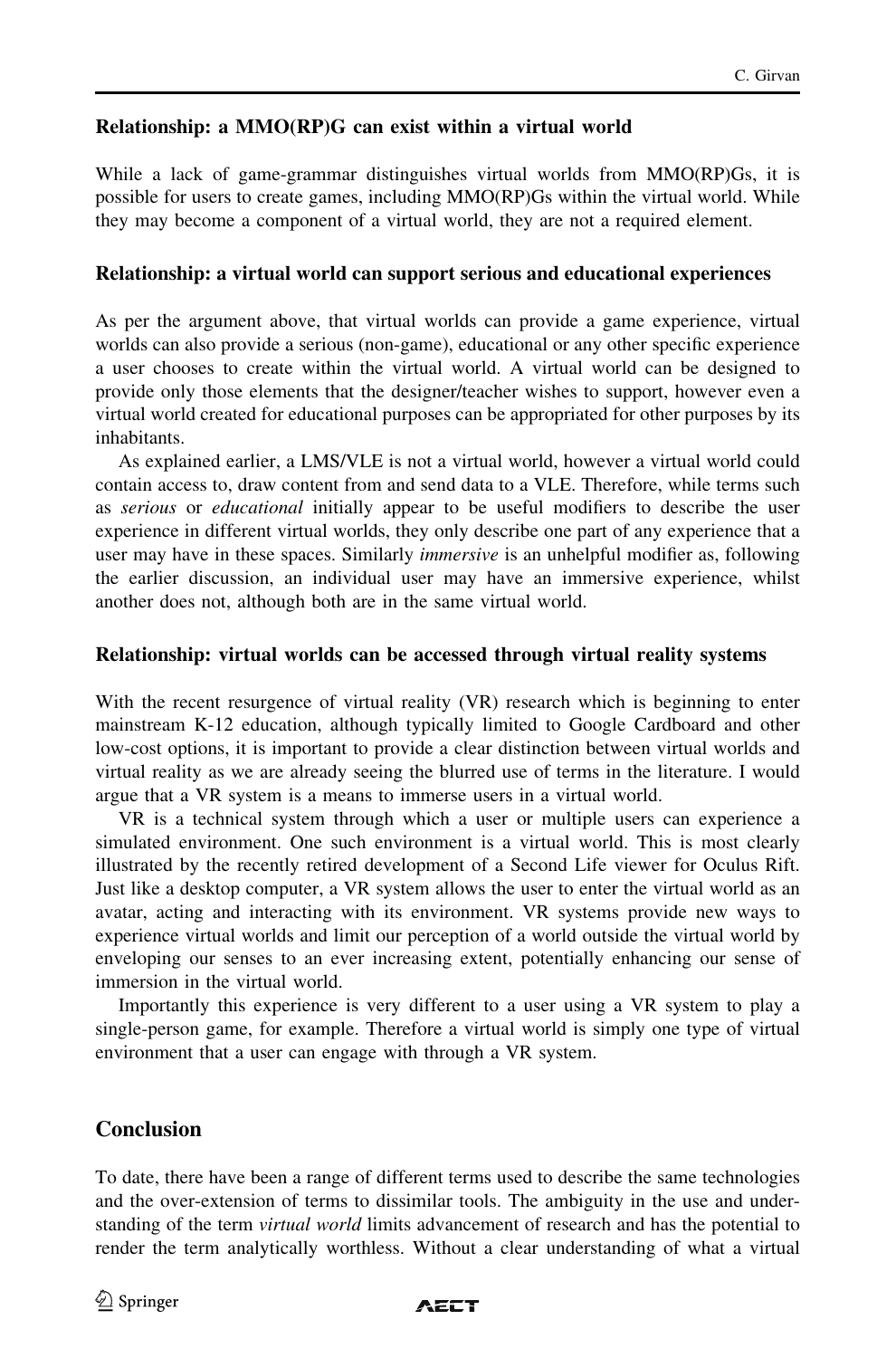<span id="page-12-0"></span>world is and how it is similar and distinct to other technologies they may consider using, teachers are unlikely to invest the time and money required to use the technology for educational purposes.

To address this, this paper has presented a new framework for the definition of virtual worlds identifying what a world is, what it means for that world to be virtual, the types of user experiences and technical features that are necessary, and based on these, how virtual worlds differ from other similar technologies. Distilling the above discussion, we can define virtual worlds as:

Shared, simulated spaces which are inhabited and shaped by their inhabitants who are represented as avatars. These avatars mediate our experience of this space as we move, interact with objects and interact with others, with whom we construct a shared understanding of the world at that time.

Acknowledgements I would like to thank colleagues at the Centre for Research in IT in Education, in the School of Education and School of Computer Science and Statistics at Trinity College Dublin for input on early ideas. Support from colleagues in the School of Social Sciences at Cardiff University has been invaluable in the development of this final paper. Finally I would like to thank the reviewers and editor for their recommendations and positive support.

Open Access This article is distributed under the terms of the Creative Commons Attribution 4.0 International License [\(http://creativecommons.org/licenses/by/4.0/\)](http://creativecommons.org/licenses/by/4.0/), which permits unrestricted use, distribution, and reproduction in any medium, provided you give appropriate credit to the original author(s) and the source, provide a link to the Creative Commons license, and indicate if changes were made.

Funding Early work was funded through the 'Embark Initiative' by the Irish Research Council for Science Engineering and Technology.

## **References**

- Allison, C., Miller, A., Oliver, I., Michaelson, R., & Tiropanis, T. (2012). The Web in education. Computer Networks, 56(18), 3811–3824.
- Bainbridge, W. S. (2007). The scientific research potential of virtual worlds. Science, 317(5837), 472–476. Bartle, R. (2004). Designing virtual worlds. Indianapolis, IN: New Riders Publishing.
- Bell, M. W. (2008). Towards a definition of "virtual worlds". Journal of Virtual Worlds Research, 1(1)
- Boughzala, I., De Vreede, G. J., & Limayem, M. (2012). Team collaboration in virtual worlds: Editorial to the special issue. Journal of the Association for Information Systems, 13(10), 714–734.
- Brown, E. & Cairns, P. (2004). A grounded investigation of game immersion. In *Proceedings of the* conference on human factors in computing systems (CHI 2004) (pp. 1279–1300). New York: ACM Press

Castronova, E. (2005). Synthetic worlds. Chicago: The University of Chicago Press.

- Deleuze, G. (1990). Bergonism. (H. Tomlinson & B. Habberjam, Trans). New York: Zone Books (1988).
- Dionisio, J. D. N., Burns, W. G., & Gilbert, R. (2013). 3D Virtual worlds and the metaverse: Current status and future possibilities. ACM Computing Surveys (CSUR), 45(3), 34.
- Duncan, I., Miller, A., & Jiang, S. (2012). A taxonomy of virtual worlds usage in education. British Journal of Educational Technology, 43(6), 949–964.
- Fisher, E. (2010). Contemporary technology discourse and the legitimation of capitalism. European Journal of Social Theory, 13(2), 229–252.
- Gee, J. P. (2003). What video games have to teach us about learning literacy. New York: Palgrave Macmillan.
- Ghanbarzadeh, R., Ghapanchi, A. H., Blumenstein, M., & Talaei-Khoei, A. (2014). A decade of research on the use of three-dimensional virtual worlds in health care: A systematic literature review. Journal of medical Internet Research, 16(2), e47.